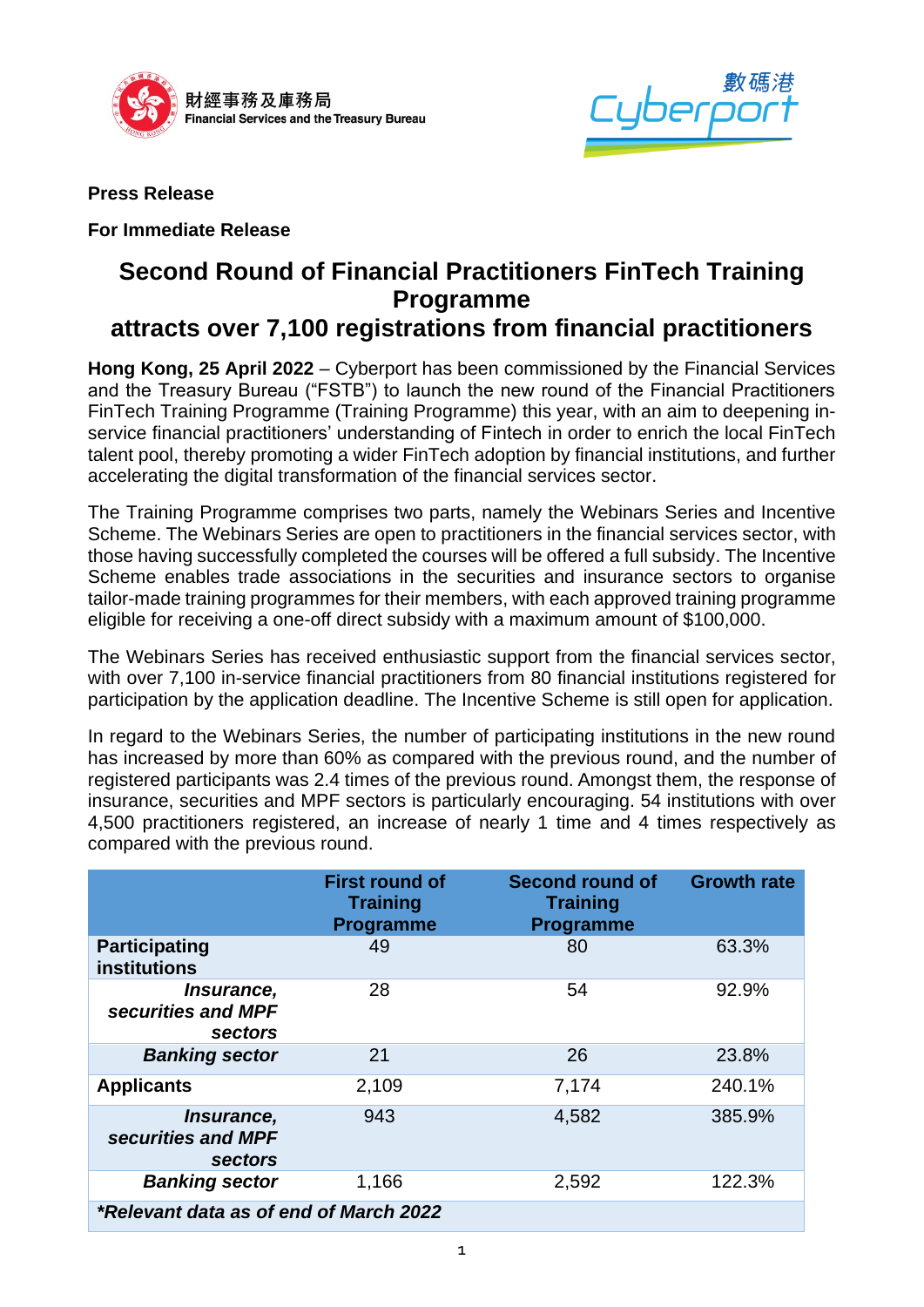



**Christopher Hui, Secretary for Financial Services and the Treasury**, said, "Talents are crucial to the development of Hong Kong's Fintech sector. The Government has been sparing no effort in nurturing Fintech talents. Taking into account the experience of the previous round, this year's training programme has been enhanced by diversifying the speakers and content of the Webinars Series, and newly added the Incentive Scheme to subsidise trade associations in the securities and insurance sectors to flexibly arrange necessary training for their members. I am glad to note that financial practitioners have responded positively to the Webinars Series, and hope that the industry would grasp the opportunity to put forth projects under the Incentive Scheme before the close of application, with a view to enhancing the practitioners' knowledge on application of Fintech, and raising their competitiveness."

**Eric Chan, Chief Public Mission Officer of Cyberport**, said, "We are honoured to be commissioned by FSTB to re-run the Financial Practitioners FinTech Training Programme, recognising our role as the flagship FinTech hub of Hong Kong. Cyberport Academy will launch a series of FinTech seminars covering a wide spectrum of relevant topics for the programme participants. To encourage active participation of the financial industry, the new round of the Training Programme introduces an Incentive Scheme for the securities and insurance sectors. It provides trade associations in the sectors with subsidies to organise tailor-made FinTech training programmes for their members on specific FinTech topics as they see fit. The Incentive Scheme has responded to the needs of the Finance Industry in attracting participation from the securities and insurance organisations and practitioners. We hope that the Training Programme will act as a platform for the financial sector to inspire and exchange knowledge with each other, driving and promoting Hong Kong's development into the leading FinTech hub in Asia."

Cyberport will organise a total of 12 seminars hosted by speakers from FinTech industry, including HKU-SCF FinTech Academy, Hong Kong Applied Science & Technology Institute (ASTRI), HKSTP, RegTech Association of Hong Kong, World Green Organisation, Bowtie Life Insurance Company, ConsenSys, HKbitEX、SuperCharger Ventures、CFTE etc. The seminars cover a comprehensive range of FinTech topics, such as Regtech, Blockchain, Artificial Intelligence, Cybersecurity, as well as Environmental, Social and Governance (ESG), providing holistic and in-depth insights of specific FinTech topics to the participants. The Incentive Scheme is designed for the securities and insurance sectors. Trade associations in the sectors can organise tailor-made FinTech training programmes for their members on specific FinTech topics they are interested in. Each approved training programme will be given a direct subsidy with a maximum amount of \$100,000. The application for the Incentive Scheme will close at the end of May. For further details of the programme, please refer to [https://academy.cyberport.hk/fintech-training.](https://academy.cyberport.hk/fintech-training)

Cyberport held the first round of Financial Practitioners FinTech Training Programme from March to October 2020, including 12 seminars and 20 workshops, in collaboration with a number of local and international renowned speakers, for more than 1,200 financial practitioners to provide comprehensive FinTech training.

The Training Programme is one of the key projects of the Cyberport Academy, which aims to provide an open platform for top technology, business and academic organisations to offer technological and entrepreneurial training to young people and industry practitioners through various activities and programmes. At the same time, it connects academic institutions, professional groups and enterprises to provide opportunities for development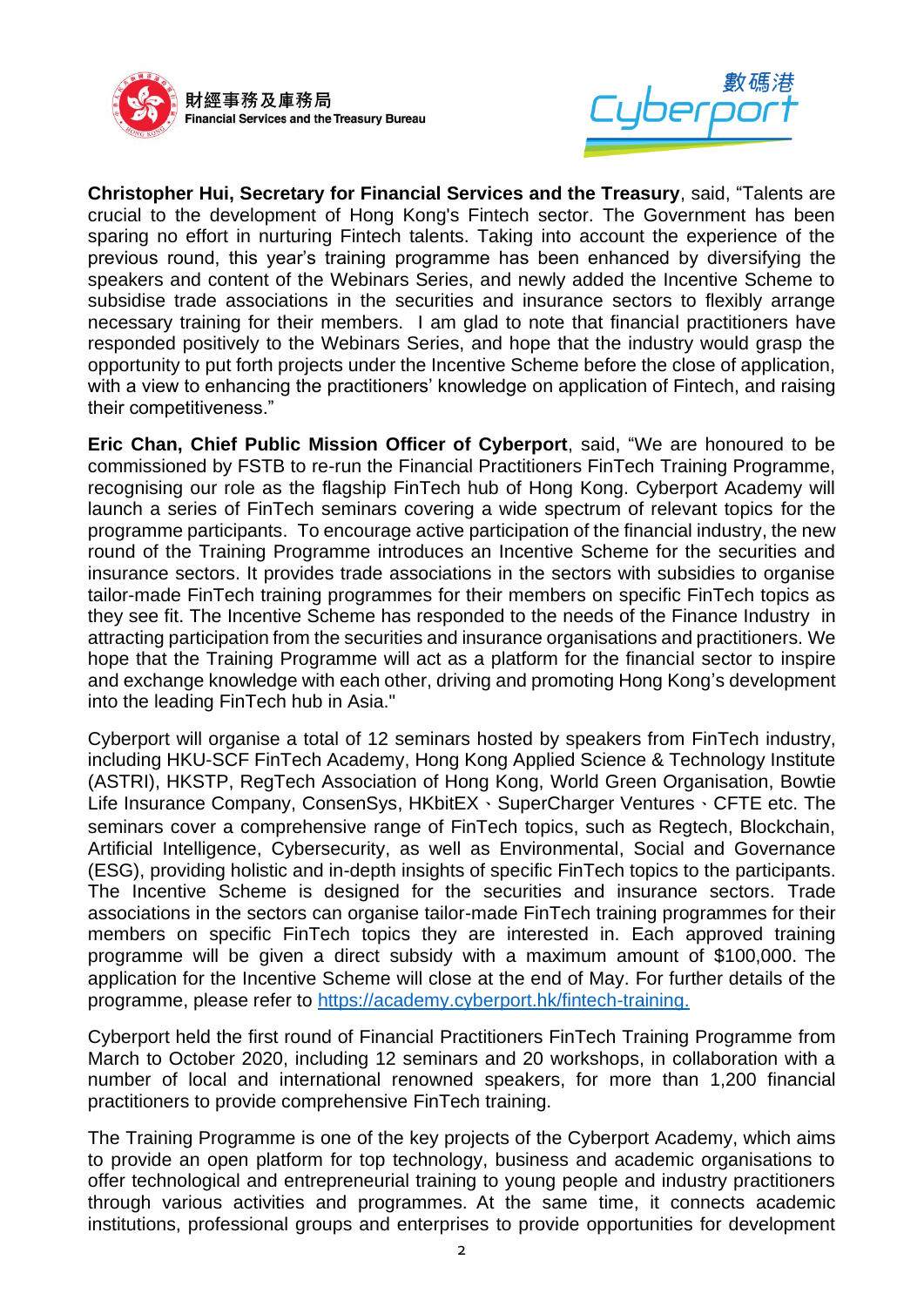



and progression to scientific and technological talent.

###

For high resolution photos, please download via [this link](https://drive.google.com/drive/folders/1U01IB5Mze0E8RFBIoYkez_MrNCFWbUdS?usp=sharing)



The Secretary for Financial Services and the Treasury, Mr Christopher Hui, is glad to note that financial practitioners have responded positively to the Webinars Series, and hopes that the industry would grasp the opportunity to put forth projects under the Incentive Scheme before the close of application, with a view to enhancing the practitioners' knowledge on application of Fintech, and raising their competitiveness.



Eric Chan, Chief Public Mission Officer of Cyberport, says that Cyberport is honoured to be commissioned by FSTB to re-run the Financial Practitioners FinTech Training Programme, recognising our role as the flagship FinTech hub of Hong Kong. He hopes that the Training Programme will act as a platform for the financial sector to inspire and share relevant knowledge with each other, driving and promoting Hong Kong's development into the leading FinTech hub in Asia.